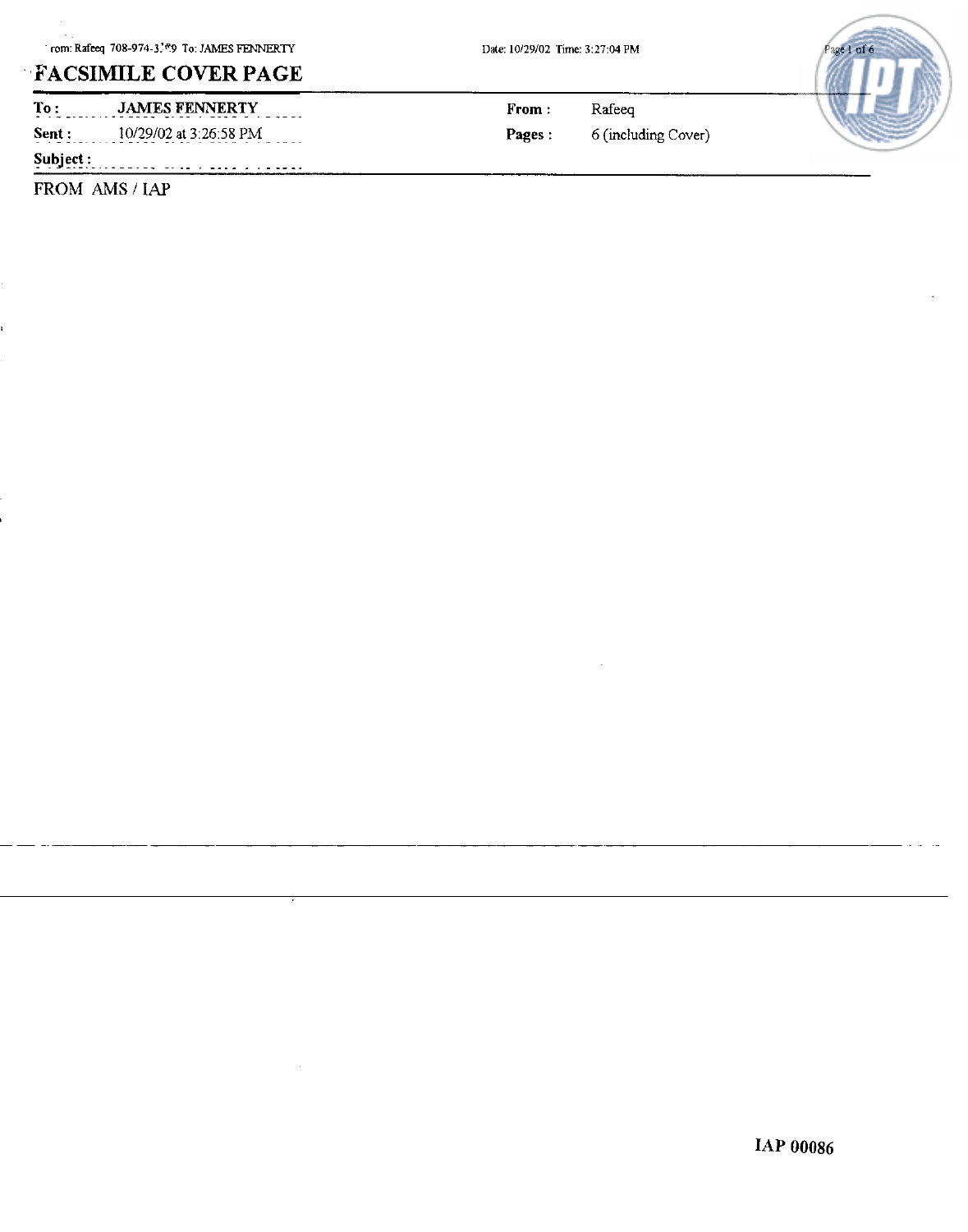# **American Muslim Society (AMS)I Islamic Association For Palestine** (IAP) & **Holy Land Foundation For Relief and Development (HLF)**

# **"Annual Ramadan Fundraising Program Agreement"**

This Annual Ramadan Fundraising Program Agreement ("Agreement") is made and entered into as ofthis **10th** day of January, 1997, by an between the American Muslim Society (AMS), also known as the Islamic Association For Palestine (IAP), having its principal place of business at 1 **.Y> I** S. Roberts Rd., suite 202, Pales Hills, IL 60465, phone: (708) 974-3380; and the Holy Land Foundation For Relief and Development (HLF), having its principal place of business at **or.** International Parkway, Suite 509, Richardson **TX** 75081, phone: (214) 669-9868. Both the IAP and HLF are the parties to this agreement.

#### WITNESSETH:

WHEREAS, the AMS/IAP is a non-profit, educational and cultural organization; and,

WHEREAS, the HLF is a non-profit, charitable, tax-exempt organization; and,

WHEREAS, AMS/IAP and HLF desire to agree on arrangements for the "HLF Annual Ramadan Fundraising Program" during the Muslim's holy month of Ramadan, according to the terms and conditions hereinafter set forth.

NOW, THEREFORE, IN CONSIDERATION of the mutual covenants and agreements hereinafter set forth, the receipt and adequacy of which is hereby acknowledged, the Parties hereto, intending to be legally bound, do hereby agree as follows: NOW, THEREFORE, IN CONSID.<br>
forth, the receipt and adequacy of which<br>
bound, do hereby agree as follows:<br>
I. Time and Place of<br>
A Time: During the Arabic-calendar to

I. Time and Place of the **Annual** Ramadan **Fundraising** Program:

A. Time: During the Arabic-calendar month of Ramadan. For this year it is between the  $10^{th}$ . of January until the  $10^{th}$ . of February, 1997.

B. Place: The Annual Ramadan Program will be conducted at (25) cities in the United States.

### 11. Responsibility of the AMS/IAP:

The AMS/IAP agrees:

**IAP 00087**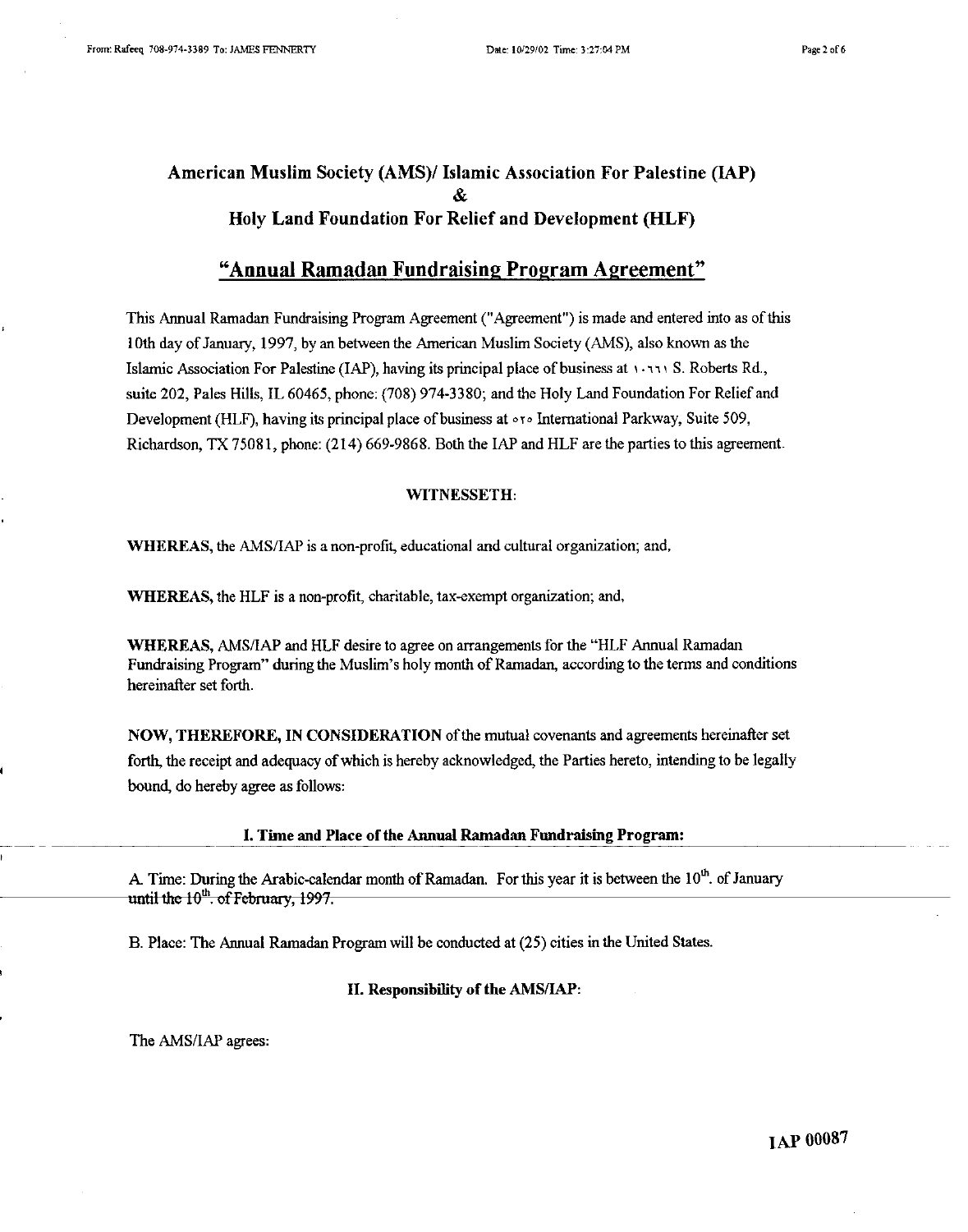A To devote the time and work of one of it's employees to help in the preparation and conduct of the "HLF Annual Ramadan Fundraising Program". The **AMSIIAP's** employee shall **start** helping **in** the Ramadan program one month before the beginning of the month of Ramadan;

**B.** To help in the arrangements of inviting, hosting and scheduling the visits of the different speakers -from the **US** and abroad- who will tour the Islamic centers during the month of Ramadan. The visits include giving Friday Sermons, spiritual gatherings, public meetings, leading prayers, educational seminars, etc.;

C. To direct all of its available branches and contacts in the **US** cities to help in making the needed arrangements for the appropriate conduct of the "HLF Annual Ramadan Fundraising Program";

D. To help in the arrangements for the telephone conference calls planned by the HLF to broadcast a live speeches of some religious scholars to chosen Islamic centers throughout the **US;** and

E. To direct its branches and contacts to help in distributing the Ramadan program materials of the HLF and its projects.

#### **111.** Responsibities of the HLF:

The HLF agrees to compensate the AMS/IAP according to the following terms and conditions:

**k** The HLF shall pay the **AMSiIAP** a total of (40,000.00) **US** dollars for all HLF fundraising activities facilitated by or coordinated with the **AMSIIAP** during the month of Ramadan;

B. The HLF shall pay the **AMSIIAP** the total amount of compensation through a payment arrangement of two **(2)** payments, **as** follows:

• 50% of the total amount of compensation shall be due on January 10, 1997; and

**0** 50% of the total amount of compensation shall be due on February 10,1997.

<sup>I</sup>C. The previous terms of compensation shall not be changed but through an agreement between **AMSIIAP**  ed upon changes in the compensation<br>e changes go in effect. Any changes and the HLF. However, no agreed upon changes in the compensation **terms** may affect any provisional traffic prior to the date when the changes go in effect. Any changes to compensation shall affect new business not yet conducted.

#### N. Indemnification:

Both **AMSIIAP** and HLF agree to indemnify and hold each others from any and all claims, **demands,**  losses, damages, expenses, including attorney's fees, in any manner caused by or arising from or connected with each others, their representatives, agents and employees, or their performance of their duties under this Agreement, including but not limited to, personal injuries, death, and property damage sustained, or claimed to be have been sustained, by any person or persons (including the AMS/IAP and HLF) and due,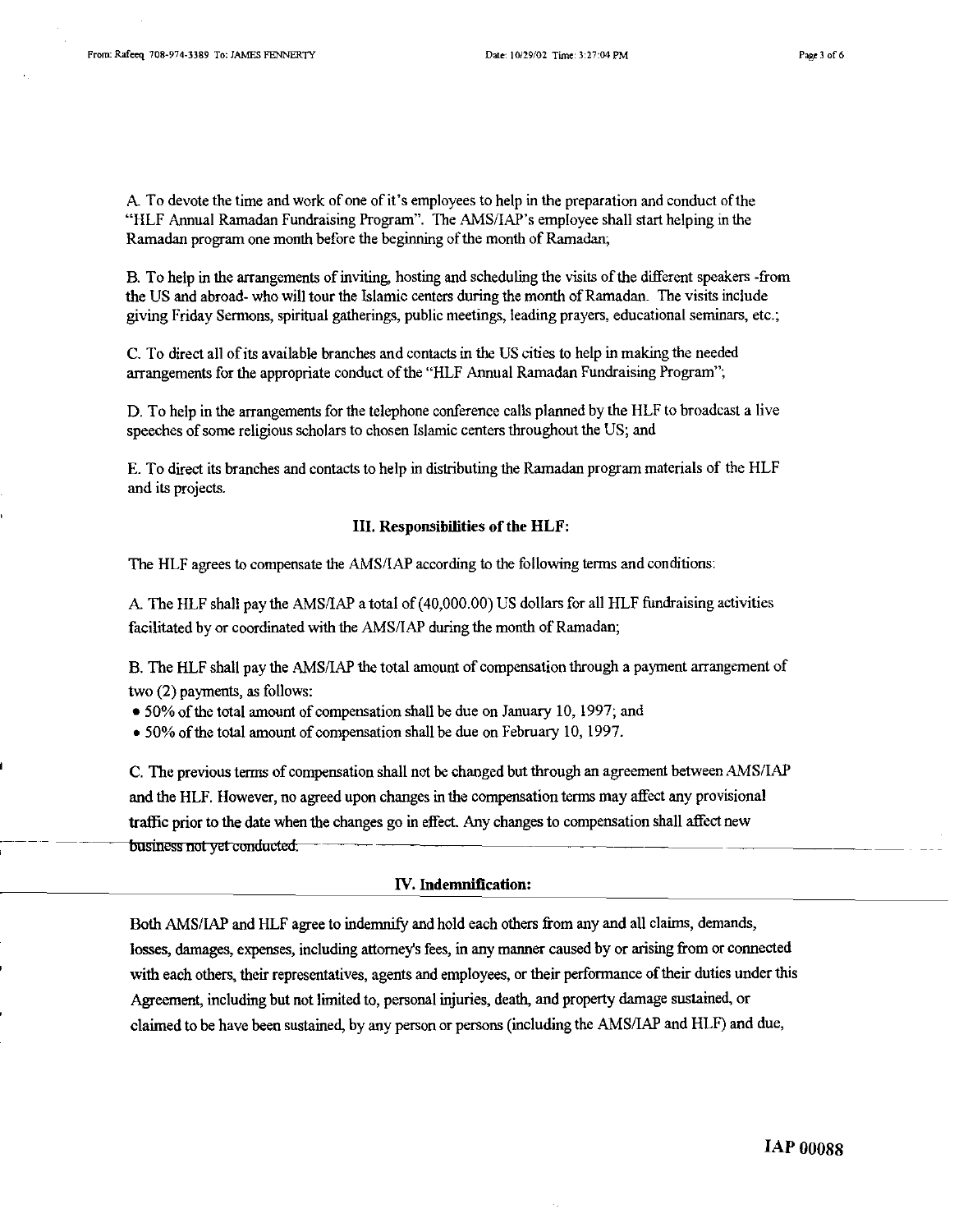$\frac{1}{1}$ 

Page 4 of 6

or claimed to be, in whole or in part, to any act, omission or negligence of AMSIIAP and HLF or their representatives, agents or employees.

# V. Confidential Information:

From time to time the Parties hereto may supply the other Party confidential or propriety information belonging to the Disclosing Party, including, without being limited to, information regarding the Disclosing Party and its business ("confidential information"). The Parties to this Agreement agree that it and its representatives, agents and employees will not, during the term of this Agreement or any time thereafter, disclose, provide or divulge such confidential information without the prior written permission of Disclosing Party. Notwithstanding the foregoing, the request for the return of confidential or other information by the Disclosing Party shall not in anyway effectively render the Informed Party unable to perform under this Agreement. All documents to be held confidential under the terms of this Section shall be marked "Confidential" by the Disclosing Party.

#### **VI.** Compliance with Applicable Law:

In performing its duties hereunder, the Parties agree to comply with all federal, state and local laws, rules, regulations, and tariffs now or hereafter in effect relating to its duties and activities under this Agreement.

#### **VII.** Assignment:

Either Party may assign its rights, title and interest in its Compensation hereunder or collateralize it Compensation hereunder without the consent of the other Party. Neither Party may assign its rights, obligations or interest hereunder to any condition or term of this Agreement that concerns a performance of any duty to the other party to any third party without the prior written permission ofthe other party, which shall not be unreasonably withheld.

# IIX. Successors:

This Agreement shall be binding upon and incur to the benefit of the parties hereto and their permitted successors **or** assigns.

### **IX.** Waiver:

Failure of either party to enforce at any time the provisions ofthis Agreement shall not be construed as waiver thereof or of its rights thereafter to enforce each and every provision hereof.

X. Notice: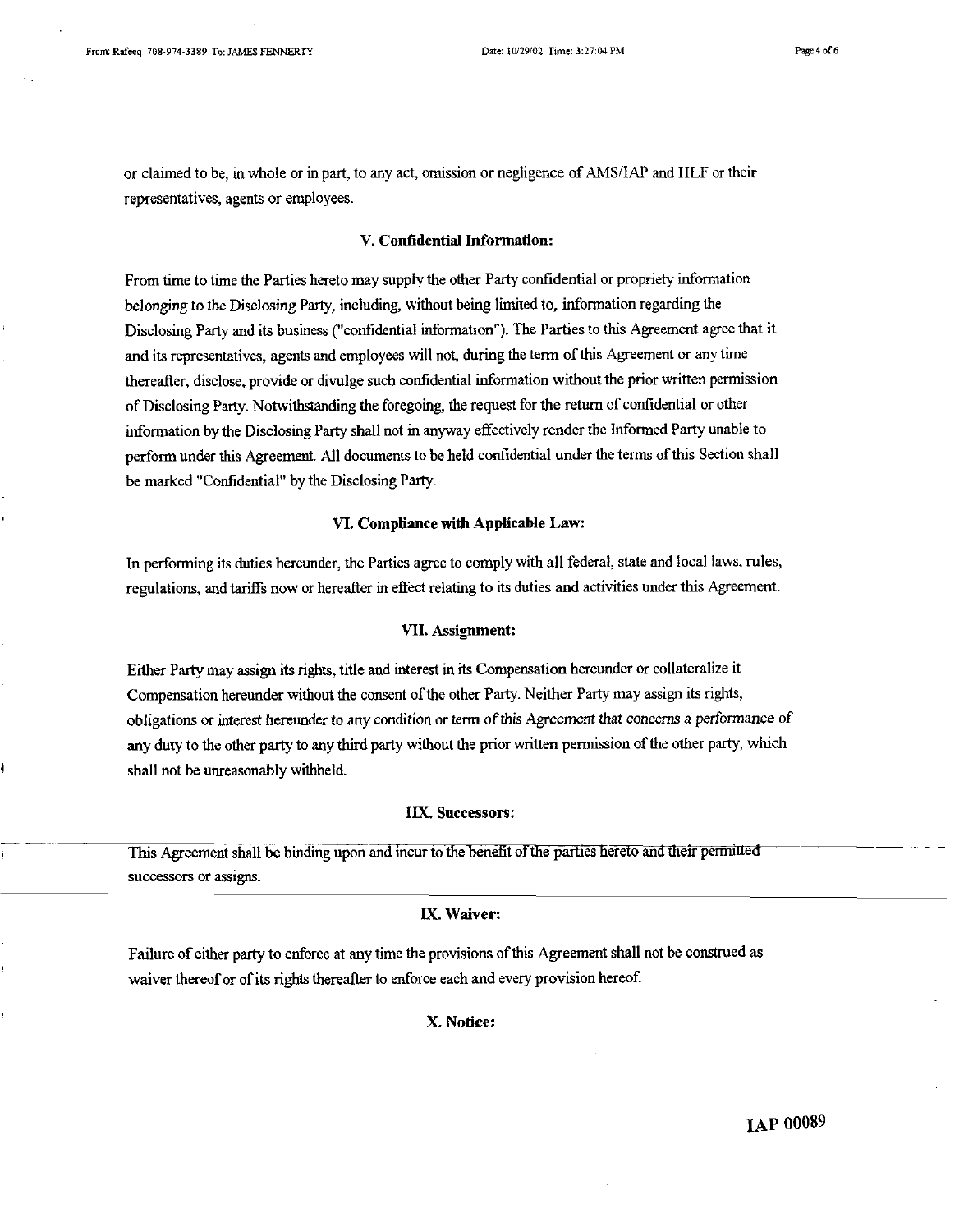All notices or other communications made pursuant to this Agreement shall be in writing, shall be by certified mail, return receipt requested, or by personal delivery to the parties at their respective addresses as set forth above or at such other addresses as the parties may designate in writing from time to time. All notices directed to AMS/IAP shall be made to the attention of Rafeeq Jaber, President, American Muslim Society/Islamic Association For Palestine (AMS/IAP), 10661 S. Roberts Rd., suite 202, Pales Hills, IL **60465,** phone: **(708) 974-3380.** All notices directed to the HLF shall be made to the attention of Shukri Abu Baker, Executive Director, Holy Land Foundation For Relief and Development (HLF), **525**  International Parkway, Suite **509,** Richardson, TX **75081,** phone: **(214) 669-9868.** 

### XI. Governing Law:

**This** Agreement shall be governed by and interpreted in accordance with the laws of the Statz of Illinois. Venue and jurisdiction for any action or suit, federal or state, arising out of this Agreement shall be Cook County, the State of Illinois.

#### XII. Severability:

The provisions of this Agreement shall be deemed severable, and the invalidity or un-enforceability of any one or more of the provisions hereof shall not affect the validity or enforceability of the other provisions hereof.

#### XUL Amendments, Dfsputes and Entire Agreement:

A This Agreement contains the entire and only Agreement between the parties with respect to the subject matter hereof. Any representations, promises or conditions in connection therewith not incorporated herein shall not be biding on either party. This Agreement supersedes all prior understandings, representations, negotiations, promises, and agreements relating to the subject matter hereof;

B. No amendments, modifications, ratification, rescission, renewal, abandonment, or waiver of this Agreement, or any of its provisions, or any notice or termination hereof given by AMSAAP **or** HLF shall Agreement, or any of its provisions, or any notice or termination hereof given by AMS/IAP or HLF shall<br>
I be binding unless made in a written consent and signed by both Parties; and

C. In case of a dispute over the terms of this agreement or the arrangement of the Ramadan, a committee consisting of four persons, two from each party, shall meet and agree on a resolution.

IN WITNESS WHEROF, the parties have caused this Agreement to be executed and delivered by their duly authorized representatives as of the day and year first above written.

Islamic Association For Palestine For Relief and Development

By: American Muslim Society/ By: Holy Land Foundation